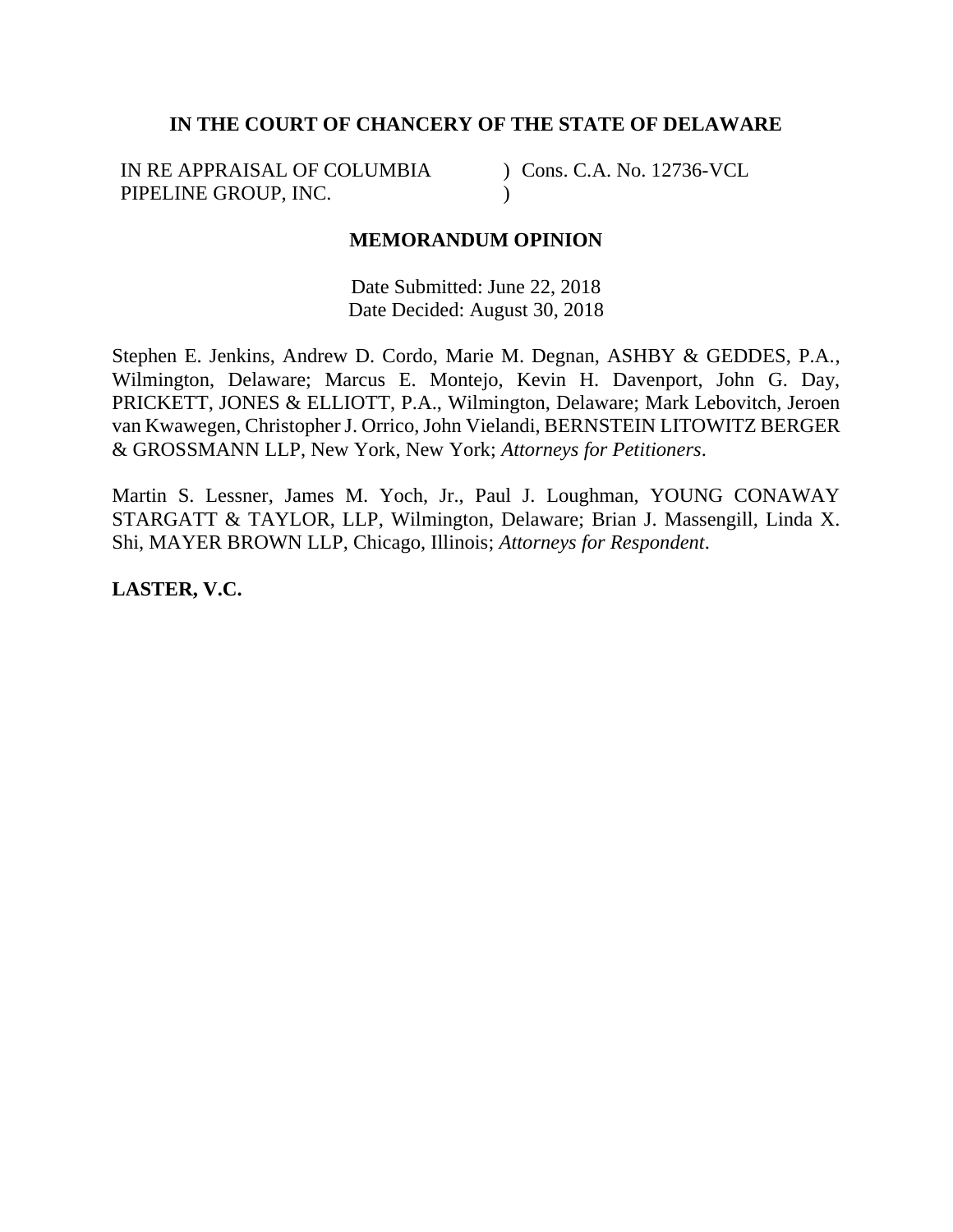As contemplated by Court of Chancery Rule 5.1, the petitioners in this appraisal proceeding filed notices challenging the confidential treatment of certain filings (the "Challenged Materials"). In response to the notices, respondent Columbia Pipeline Group, Inc. ("Columbia") moves for continued confidential treatment. Significantly, Columbia does not argue that the Challenged Materials were properly designated as confidential. Instead, Columbia contends that the petitioners are seeking improperly to make information public so it can be used in other litigation. According to Columbia, this effort violates a provision in a confidentiality order entered in this action, which states:

Discovery Material shall be used solely for purposes of this Litigation and shall not be used for any other purpose, including . . . any other litigation or proceeding; provided, however, that the foregoing shall not apply to Discovery Material that is or becomes part of the public record.<sup>1</sup>

Columbia regards the petitioners' efforts as so facially improper that it believes the court should not even consider whether the Challenged Materials warranted confidential treatment in the first place.

The Challenged Materials are judicial records. Under the First Amendment of the United States Constitution and as a matter of common law, the public has a presumptive right of access to judicial records.<sup>2</sup> "The public's right of access to judicial records has

<sup>&</sup>lt;sup>1</sup> Dkt. 59, ¶ 9.

<sup>2</sup> *See Gannett Co. v. State*, 571 A.2d 735, 742 (Del. 1989) (considering whether First Amendment right of access requires disclosure of jurors' names); *C v. C.*, 320 A.2d 717, 723 (Del. 1974) (discussing the common law right of access to judicial records).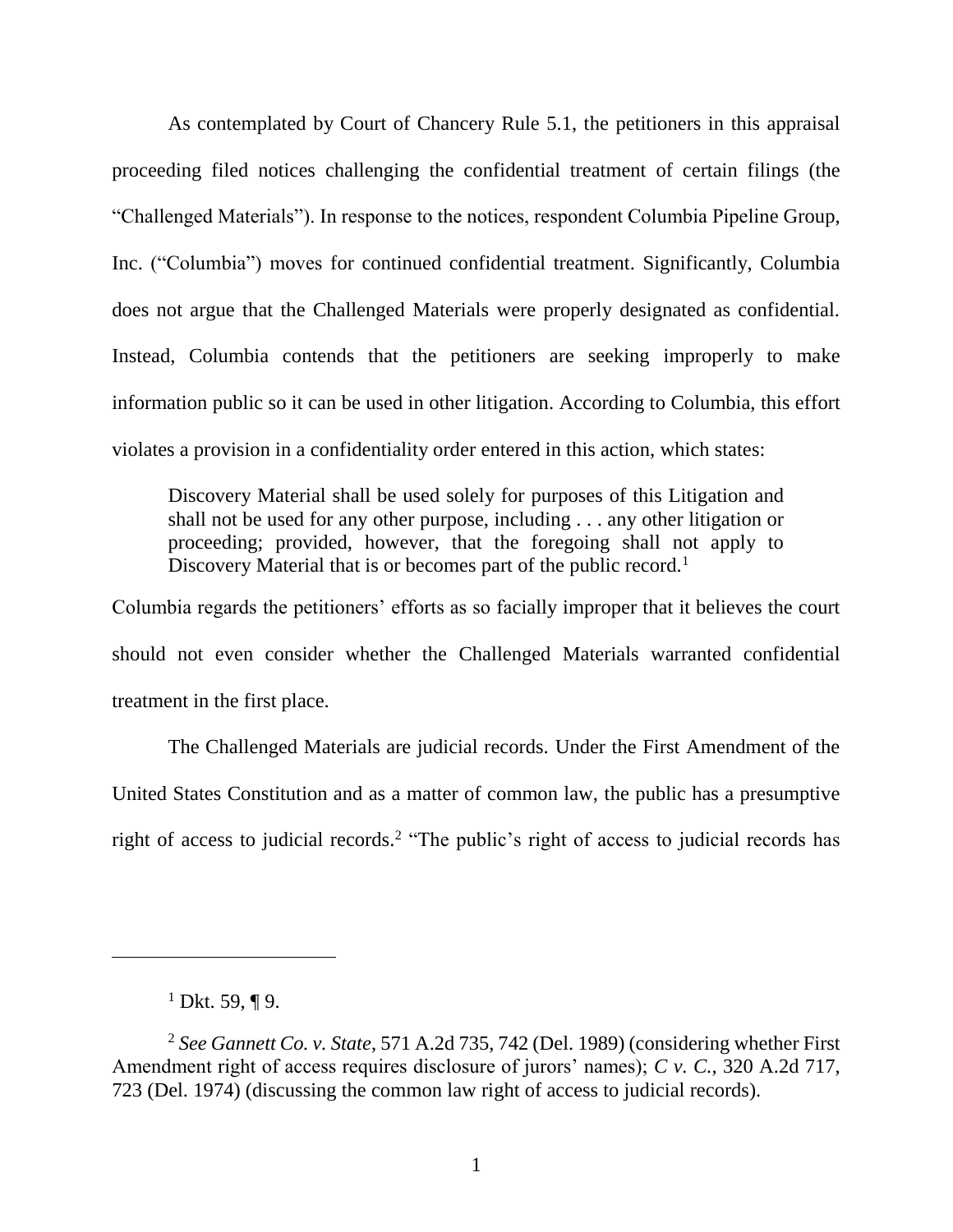been characterized as 'fundamental to a democratic state[.]"<sup>3</sup> The right of access enables the public to "judge the product of the courts in a given case."<sup>4</sup> This, in turn, "helps ensure 'quality, honesty and respect for our legal system.'" <sup>5</sup> Consequently, "all court proceedings are presumptively open to the public."<sup>6</sup> "Denial of access to litigation material must be approached from the premise that [a judicial] restraint [on access] should not be imposed unless strong justification exists for such action."<sup>7</sup>

Court of Chancery Rule 5.1 "reflects the Court of Chancery's commitment to these principles."<sup>8</sup> It states that, "[e]xcept as otherwise provided" in Rule 5.1, "proceedings in a civil action are a matter of public record."<sup>9</sup> This language "makes clear that most information *presented to the Court* should be made available to the public."<sup>10</sup>

3 *In re Cont'l Ill. Sec. Litig.*, 732 F.2d 1302, 1308 (7th Cir. 1984) (alteration in original) (quoting *United States v. Mitchell*, 551 F.2d 1252, 1258 (D.C. Cir. 1976), *rev'd on other grounds sub nom. Nixon v. Warner Commc'ns, Inc.*, 435 U.S. 589 (1978)).

<sup>4</sup> *Va. Dep't of State Police v. Wash. Post*, 386 F.3d 567, 575 (4th Cir. 2004).

<sup>5</sup> *Horres v. Chick-fil-A, Inc.*, 2013 WL 1223605, at \*1 (Del. Ch. Mar. 27, 2013) (quoting *Cont'l Ill.*, 732 F.2d at 1308).

6 *In re Nat'l City Corp. S'holders Litig.*, 2009 WL 1653536, at \*1 (Del. Ch. Jun. 5, 2009) (citing *Richmond Newspapers, Inc. v. Virginia*, 448 U.S. 555, 580 n.17 (1980)).

<sup>7</sup> *Ramada Inns, Inc. v. Drinkhall*, 490 A.2d 593, 598 (Del. Super. 1985).

<sup>8</sup> *Horres*, 2013 WL 1223605, at \*2.

 $9$  Ct. Ch. R. 5.1(a).

 $\overline{a}$ 

<sup>10</sup> *Sequoia Presidential Yacht Gp. LLC. v. FE P'rs LLC*, 2013 WL 3724946, at \*2 (Del. Ch. July 15, 2013).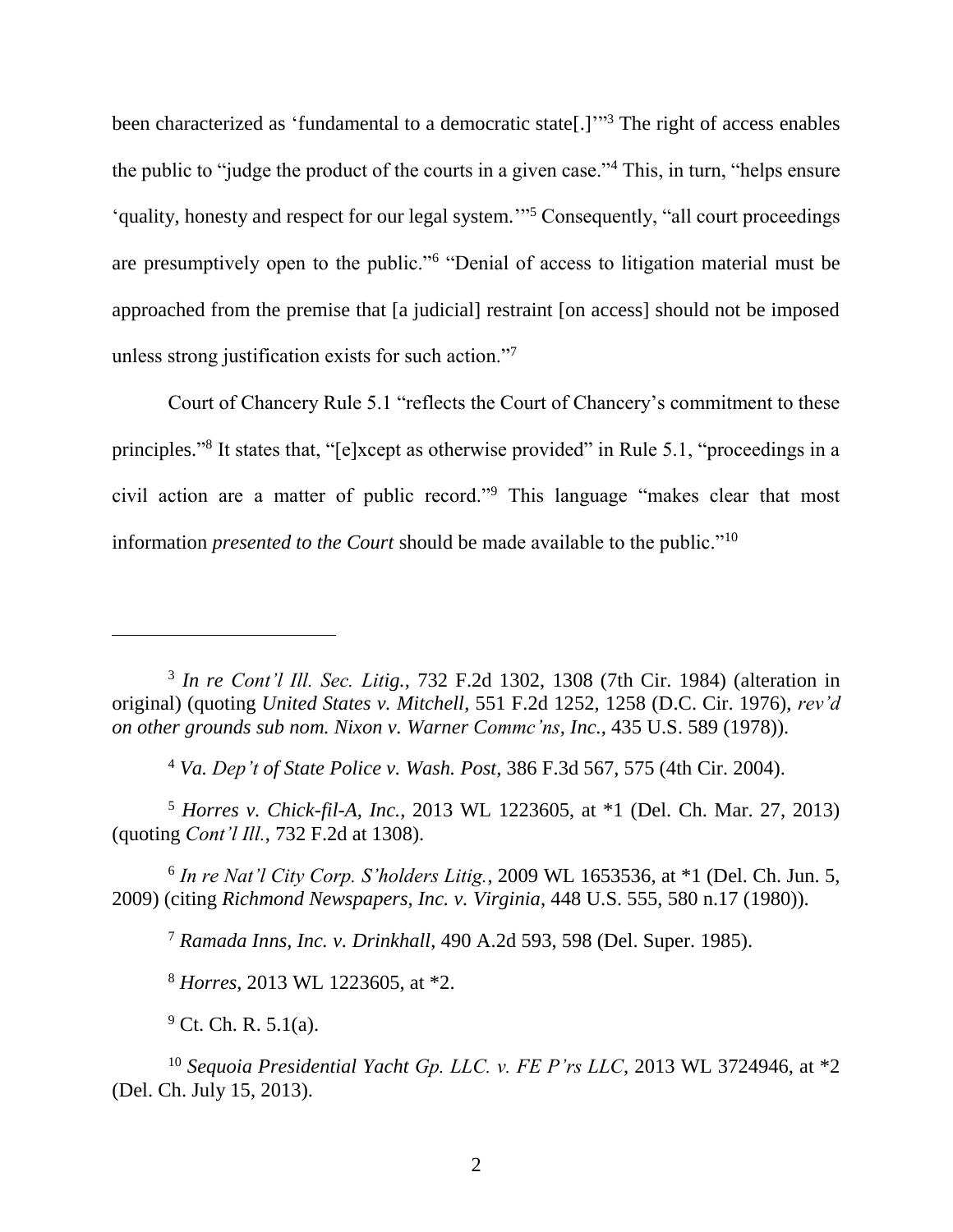Rule  $5.1(b)(3)$  provides that a "party or person seeking to obtain or maintain Confidential Treatment always bears the burden of establishing good cause for Confidential Treatment." Rule 5.1(b)(2) defines "good cause" as follows:

For purposes of this Rule, "good cause" for Confidential Treatment shall exist only if the public interest in access to Court proceedings is outweighed by the harm that public disclosure of sensitive, non-public information would cause. Examples of categories of information that may qualify as Confidential Information include trade secrets; sensitive proprietary information; sensitive financial, business, or personnel information; sensitive personal information such as medical records; and personally identifying information such as social security numbers, financial account numbers, and the names of minor children.

In determining whether good cause has been established, the court must "balanc[e] . . . the public interest against the harm that public disclosure might entail with respect to sensitive nonpublic information."<sup>11</sup> The court will not order confidential treatment "merely because disclosure has the potential for collateral economic consequences."<sup>12</sup> Instead, the harm must be "particularized."<sup>13</sup>

In this case, Columbia does not assert, much less demonstrate, that any of the Challenged Material is confidential within the meaning of Rule 5.1. That is the end of the matter.

<sup>11</sup> *Reid v. Siniscalchi*, 2014 WL 6486589, at \*1 (Del. Ch. Nov. 20, 2014).

<sup>12</sup> *Al Jazeera Am., LLC v. AT & T Servs., Inc.*, 2013 WL 5614284, at \*5 (Del. Ch. Oct. 14, 2013).

<sup>13</sup> *Sequoia*, 2013 WL 3724946, at \*2.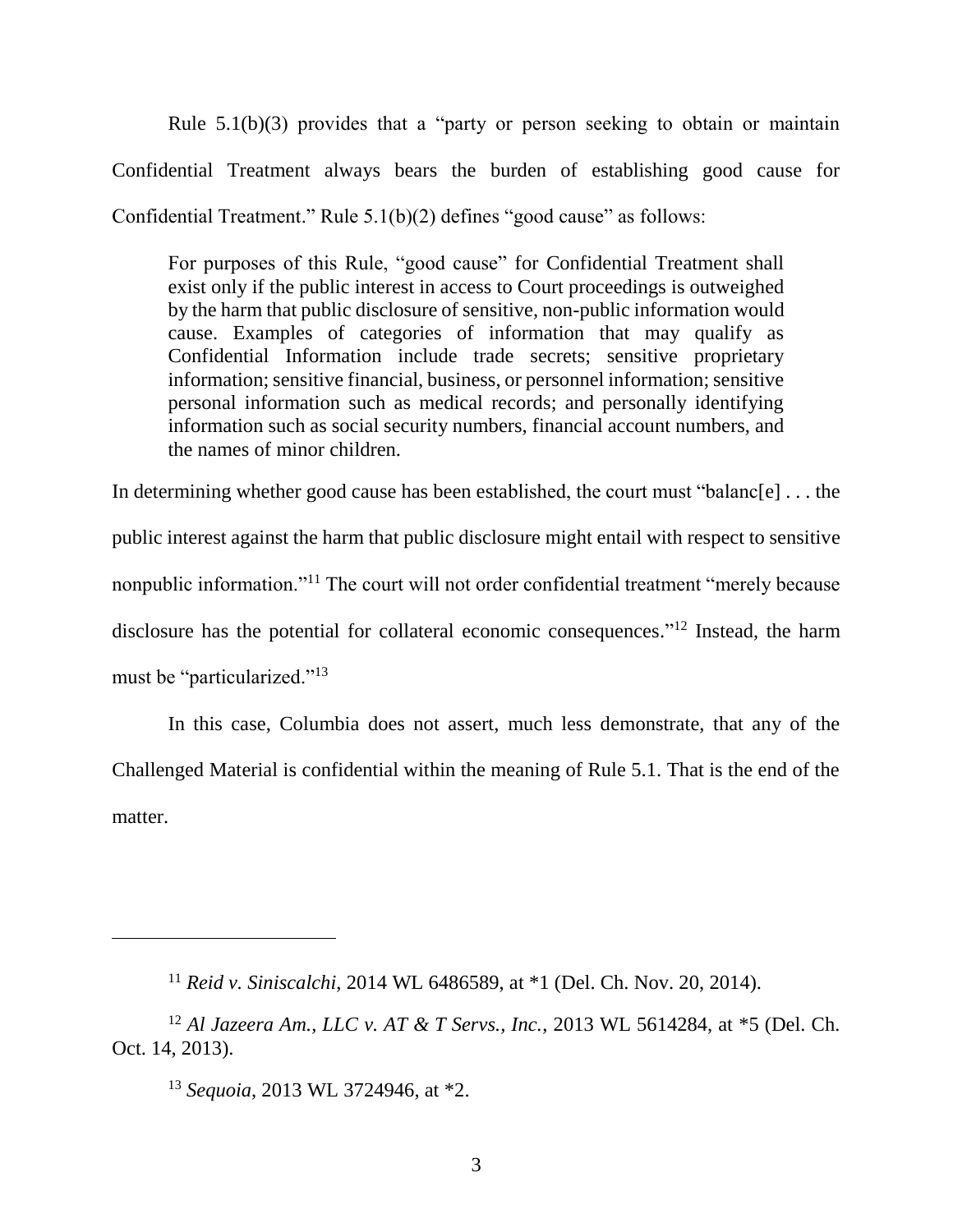Columbia's contention that the petitioners are violating the use restriction glosses over the fact that the use restriction does not apply to information that is public or which becomes public. A judicial record is a presumptively public filing. Under Rule 5.1, unless the party seeking confidential treatment meets the standard for confidential treatment, the information becomes public. Here, Columbia has failed to meet the standard for confidential treatment, so the use restriction does not apply. Columbia puts the cart before the horse by asking the court to evaluate whether the use restriction has been breached before determining whether it applies.

The exception to the use restriction for information that is public or which becomes public also addresses Columbia's assertion that it relied on the protections of the confidentiality order. Those protections included an exception for information that becomes public. Use of the information in compliance with that exception does not infringe upon Columbia's reliance interest.<sup>14</sup>

Rather than confronting the requirements of Rule 5.1 and the confidentiality order, Columbia resorts to a policy-based argument. Columbia perceives injustice in the fact that

 $\overline{a}$ 

<sup>&</sup>lt;sup>14</sup> It is also not clear to me that Columbia can claim justifiable reliance on the confidentiality order for material that never warranted confidential treatment in the first place. It is true that the definition of Discovery Material in the order is not limited to confidential information, but a party would not have grounds to object to producing nonconfidential information pending the entry of a confidentiality order. A party would have to produce non-confidential information when requested in compliance with Court of Chancery Rule 34. To my mind, this fact weakens Columbia's reliance interest. Regardless, because of the exception for materials that become public, this decision need not consider the implications of this issue.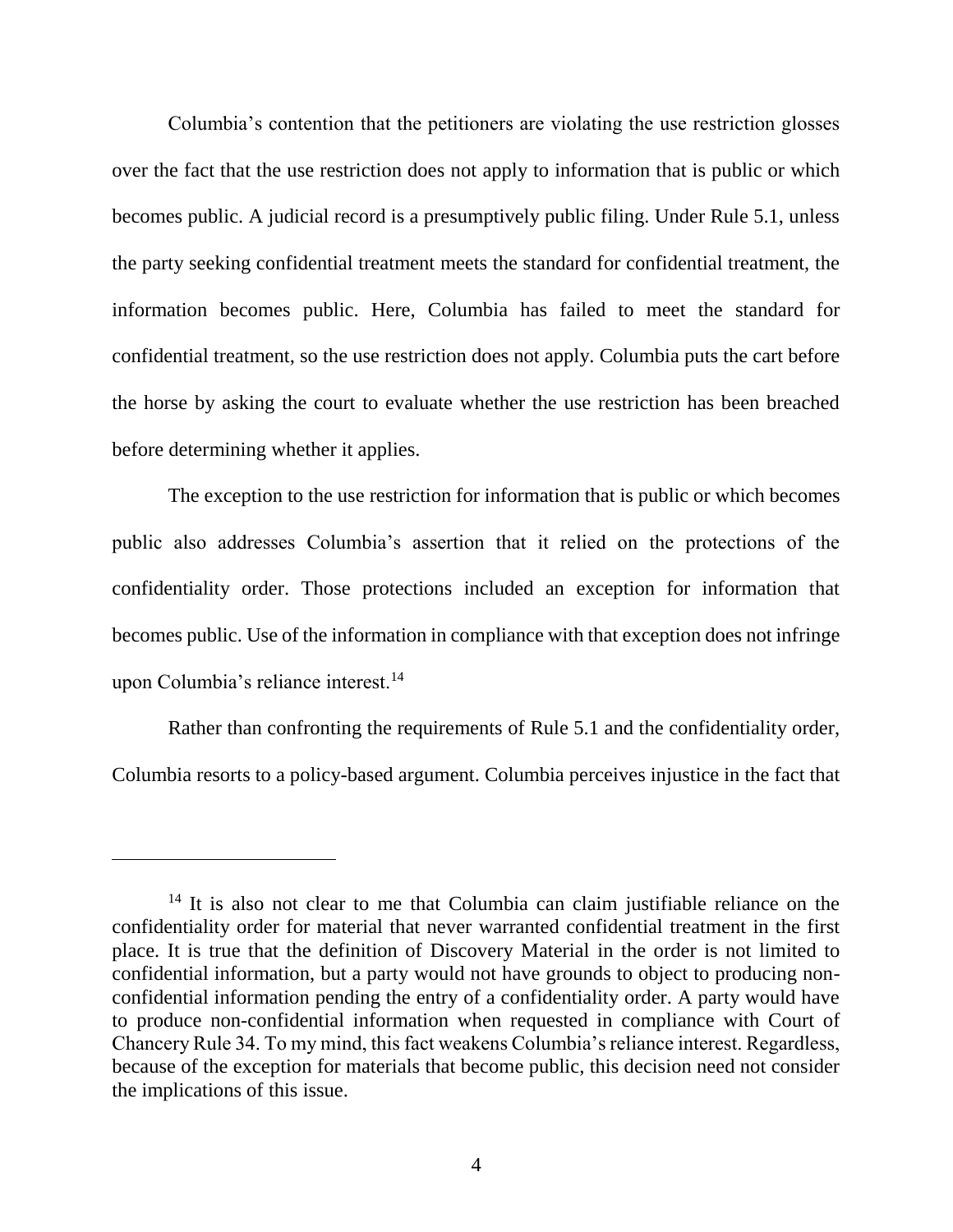the petitioners in this appraisal proceeding have been able to obtain broad discovery into the sale process for Columbia, and Columbia perceives further injustice in the possibility that discovery material which becomes public because of its status as a judicial record might be used in other litigation. But Columbia's decision to put its sale process at issue in this proceeding is a choice that Columbia made. "Section 262(h) neither dictates nor even contemplates that the Court of Chancery should consider the transactional market price of the underlying company." <sup>15</sup> No one forced Columbia to rely on the deal price as the principal evidence of fair value. Having chosen to advance that valuation argument, Columbia opened the door to discovery into its sale process.

There is also no injustice in the public having access to information in judicial filings and potentially using the information to identify and pursue potential wrongdoing. As Justice Brandeis famously observed, "Sunlight is said to be the best of disinfectants; electric light the most efficient policeman."<sup>16</sup> The Delaware Supreme Court has recognized that one benefit of the appraisal remedy is the ability of a petitioner to uncover fraud and other wrongdoing that might not otherwise be identified, because "only shareholders pursuing discovery during an appraisal action are likely to acquire the relevant information needed to pursue a fraud action if such information exists."<sup>17</sup> In part because the high court

<sup>15</sup> *Golden Telecom, Inc. v. Glob. GT LP*, 11 A.3d 214, 217 (Del. 2010).

<sup>16</sup> Louis D. Brandeis, *What Publicity Can Do*, Harper's Weekly (New York), December 20, 1913, at 10.

<sup>17</sup> *Cede & Co. v. Technicolor, Inc.*, 542 A.2d 1182, 1189 (Del. 1988).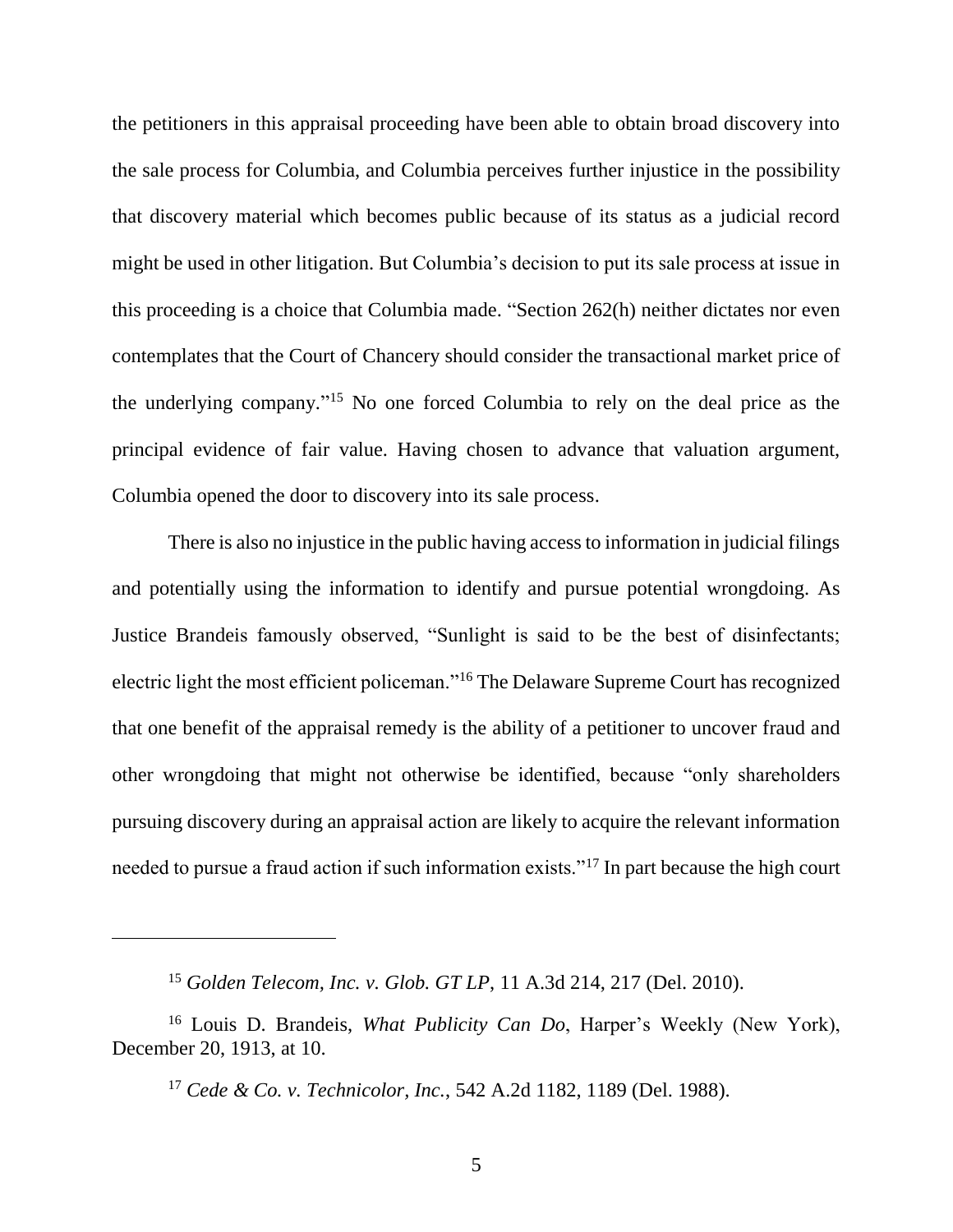viewed appraisal actions as serving this important public policy, the justices held that a stockholder who had demanded appraisal and pursued an appraisal proceeding could subsequently file and simultaneously litigate a breach of fiduciary action based on information uncovered during discovery in the appraisal proceeding.<sup>18</sup>

In my view, these public policy interests counsel against a special exception to Rule 5.1 under which non-confidential information in judicial records in an appraisal proceeding would remain confidential, simply to mitigate the risk of additional litigation for the respondent. Columbia, by contrast, wishes to keep all of its information secret and out of the public view, regardless of whether the information deserves confidential treatment in the first place, and regardless of what the information shows. By taking this approach, Columbia seeks to transform a confidentiality order that this court entered to protect truly confidential information into a non-disclosure agreement that it can wield to escape accountability for potential wrongdoing. The public right of access trumps this attempt.

In an effort to support its contrary approach, Columbia cites *Andra v. Blount*. <sup>19</sup> That decision did not involve a challenge to a confidentiality designation or arguments about the use of discovery in an appraisal proceeding. The plaintiff, Andra, had originally filed a lawsuit challenging a two-step, controlling-stockholder squeeze-out merger. She moved for expedited proceedings and sought a preliminary injunction on the theory that the first-

<sup>18</sup> *Id.*

<sup>19</sup> 772 A.2d 183 (Del. Ch. 2000) (Strine, V.C.).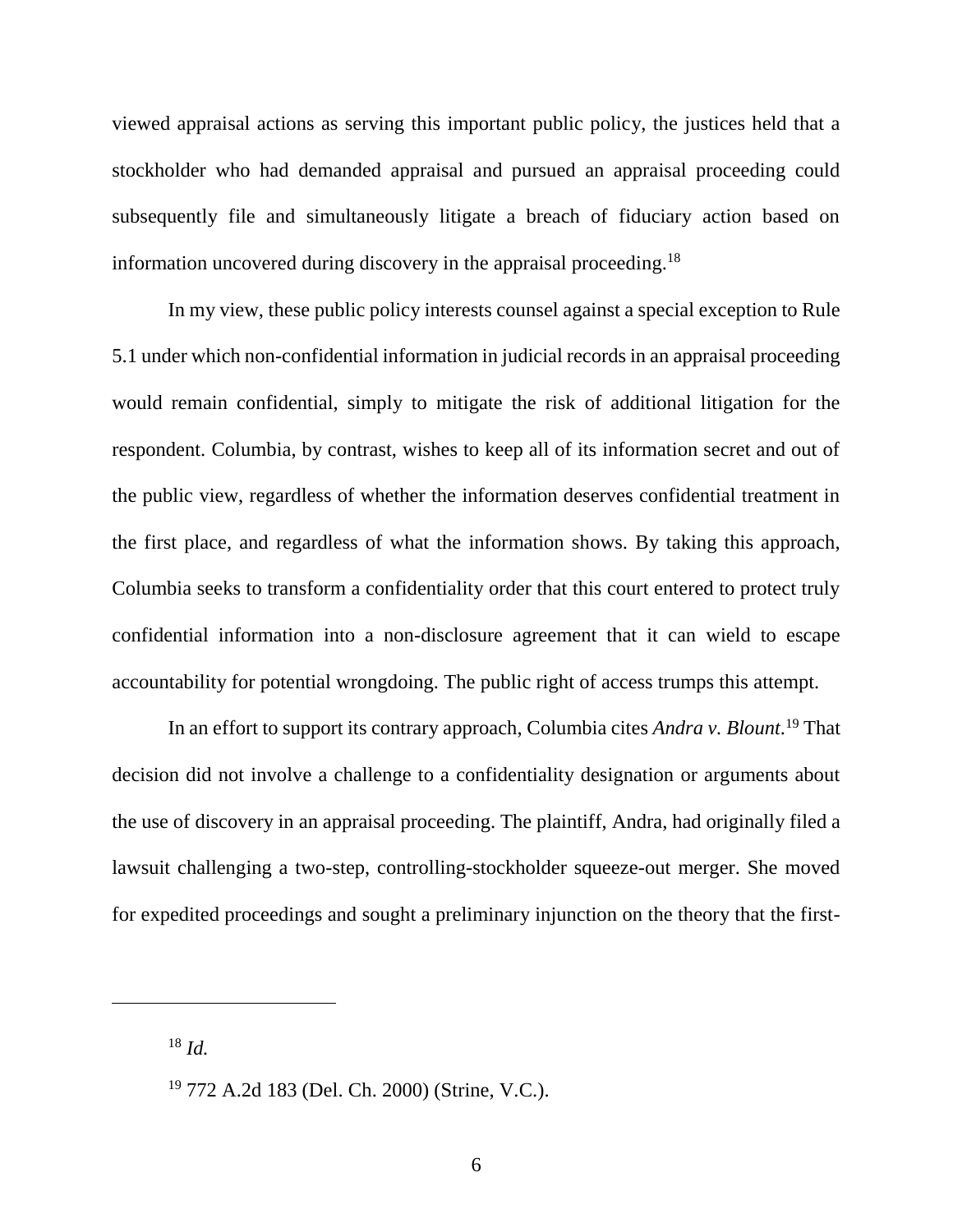step tender offer contained false and misleading disclosures, but then withdrew her injunction application and allowed the transaction to close without challenge. She declined to tender into the first-step tender offer, but other stockholders did, and the controller acquired sufficient shares in the tender offer to complete the second step via a short-form merger. Andra then perfected her appraisal rights and also resumed pursuit of her breach of fiduciary duty action. On the facts presented, Chief Justice Strine, writing as Vice Chancellor, held that Andra lacked standing to pursue a claim for breach of the duty of disclosure, because she had opted for appraisal and therefore could not have been injured by any alleged disclosure violations.<sup>20</sup> Columbia cites this aspect of the decision, inferring a judicial policy against follow-on litigation based on discovery in an appraisal proceeding. But the Chief Justice only barred Andra's disclosure claim. He held that Andra could pursue a claim for unfair dealing, $21$  and he noted that if Andra had chosen to "actually press[ ] her preliminary injunction motion, perhaps it would be good policy to let her continue to litigate her disclosure-based claims, even though she decided not to tender."<sup>22</sup> Rather than suggesting an intent to prevent information uncovered in an appraisal proceeding from being used for further litigation, the *Andra* decision appears to have turned

- <sup>21</sup> *Id.* at 188–90.
- <sup>22</sup> *Id.* at 189–90.

<sup>20</sup> *Id.* at 188.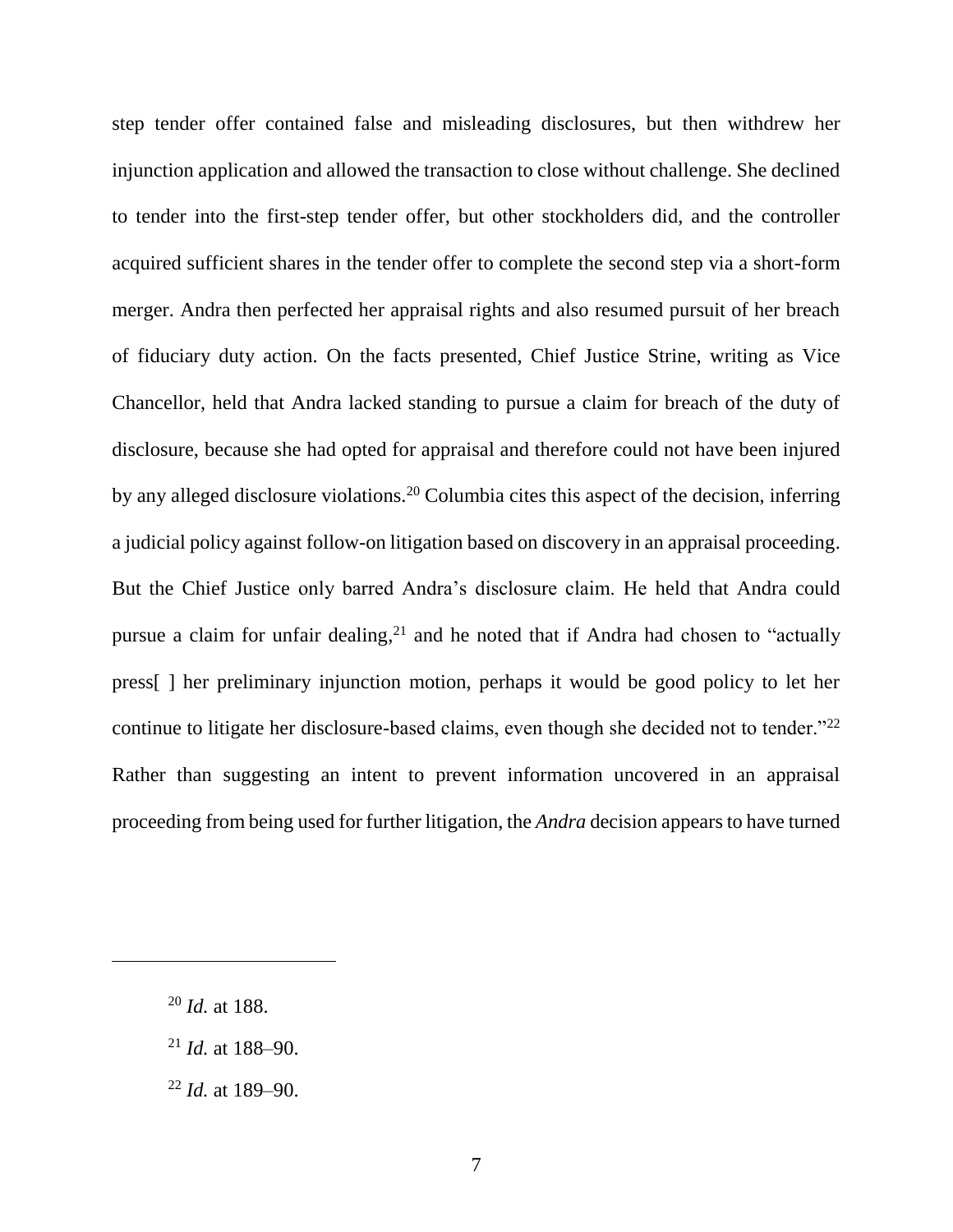on a desire not to give the plaintiff a second bite at the apple on disclosure issues that she had failed to pursue in the first instance.<sup>23</sup>

Columbia also cites *In re Aristotle Corporation*, <sup>24</sup> which relied on *Andra*. <sup>25</sup> There, two stockholders perfected their appraisal rights and pursued appraisal proceedings after a short-form merger. Five months before the scheduled trial in the appraisal proceeding, the stockholders filed a complaint for breach of fiduciary duty in which they claimed that the controlling stockholder of Aristotle Corporation and the members of its board of directors breached their fiduciary duties by not disclosing all material facts in connection with the short-form merger. As a remedy, they sought quasi-appraisal damages equal to the difference between the fair value of their shares and the price of the merger—precisely the same remedy available in the appraisal proceeding. Despite filing a plenary action, the plaintiffs sought "to represent only themselves and not a class of other stockholders."<sup>26</sup> Again writing as a Vice Chancellor, Chief Justice Strine held that the plaintiffs lacked standing to pursue their breach of fiduciary duty claim:

 $\overline{a}$ 

<sup>&</sup>lt;sup>23</sup> *Id.* ("She had the opportunity to serve her fellow stockholders in that manner [by pursuing disclosure claims pre-closing], but turned her back on it. Allowing her at this stage to press claims that do not involve injury to her would invite gamesmanship.").

<sup>24</sup> 2012 WL 70654 (Del. Ch. Jan. 10, 2012).

<sup>25</sup> Columbia introduced its arguments based on *Andra* and *Aristotle* for the first time in its reply. Rule 5.1 does not contemplate a reply, and I therefore granted the petitioners' motion to strike that filing. For the sake of completeness, this decision addresses *Andra*  and *Aristotle* anyway.

<sup>26</sup> *Aristotle*, 2012 WL 70654, at \*1.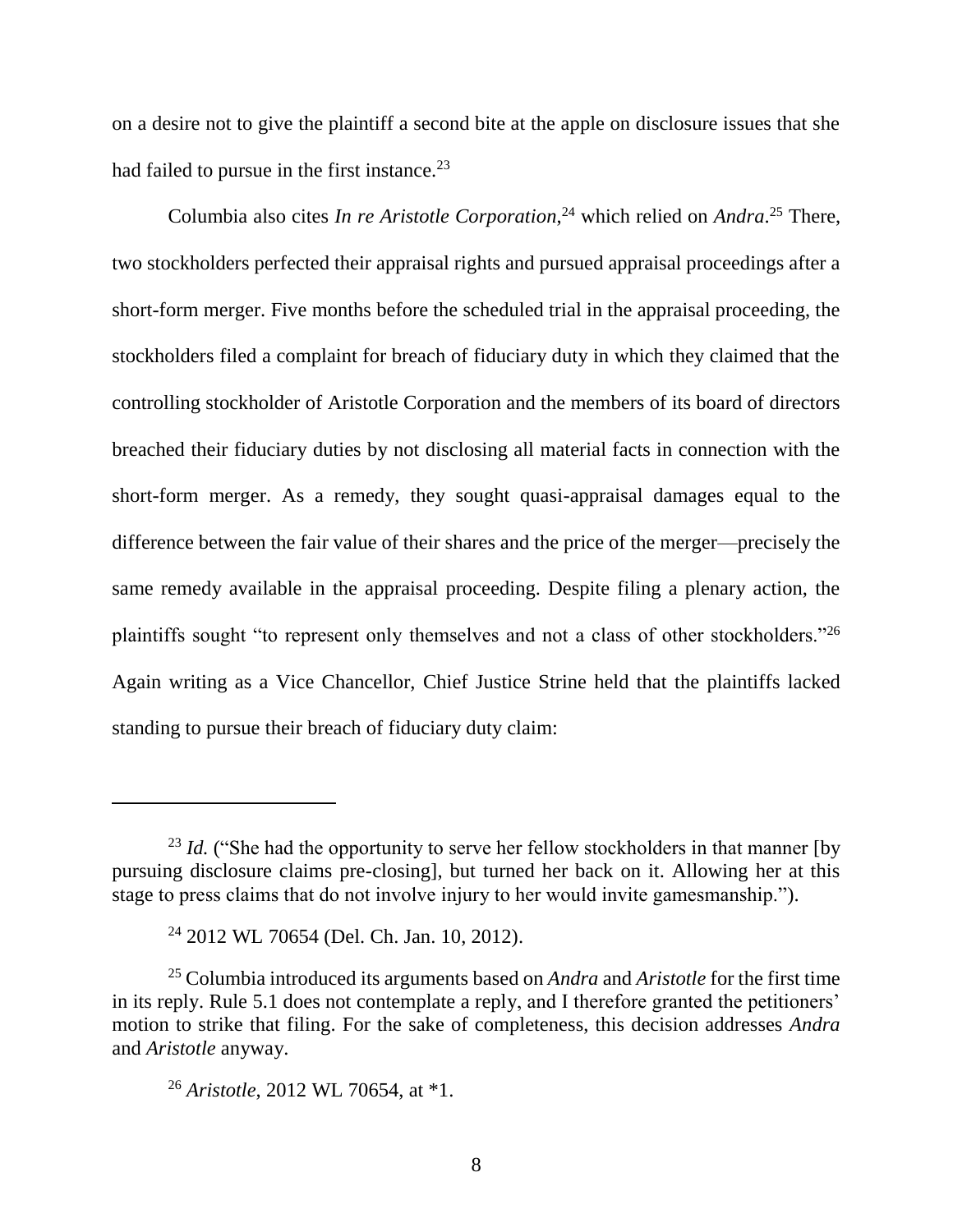When a litigant files a new claim that, if proven, would not entitle it to any relief that it does not already have a right to receive, that litigant in my view has no proper standing. The petitioners here were not deprived personally of any right to dissent by any of the alleged disclosure inadequacies; they dissented based on what they knew already. To put it simply, the alleged disclosure inadequacies did not in any way impair the petitioners' ability to seek appraisal, yet that is the theory on which they ground their claim. Thus, they would have this court issue a merely advisory ruling in a genuine sense . . . . 27

Like *Andra*, *Aristotle* does not appear designed to limit the use of information uncovered in an appraisal proceeding, much less the use of non-confidential information that becomes public. The decision instead appears designed to prevent a party from complicating an appraisal proceeding just before trial by adding a duplicative claim.

As its third source of authority, Columbia cites a transcript ruling by Chief Justice Strine in *Intel v. NVIDIA*.<sup>28</sup> That scenario, which then-Vice Chancellor Strine described as "so unusual as to be not likely to recur," involved the New York Attorney General serving interrogatories on NVIDIA to obtain its views regarding whether Intel had violated antitrust regulations, in connection with an investigation that NVIDIA itself had asked the New York Attorney General to conduct. On the facts presented, the Chief Justice denied the motion, reasoning that the information had been provided on an attorneys'-eyes-only basis to NVIDIA's outside counsel and therefore was not knowledge of NVIDIA for purposes of responding to the interrogatories.<sup>29</sup> Chief Justice Strine refused to permit

<sup>&</sup>lt;sup>27</sup> *Id.* at \*3 (footnotes omitted).

<sup>28</sup> C.A. No. 4373-VCS (Del. Ch. Apr. 11, 2011) (TRANSCRIPT).

<sup>29</sup> *Id.* at 44–45, 52.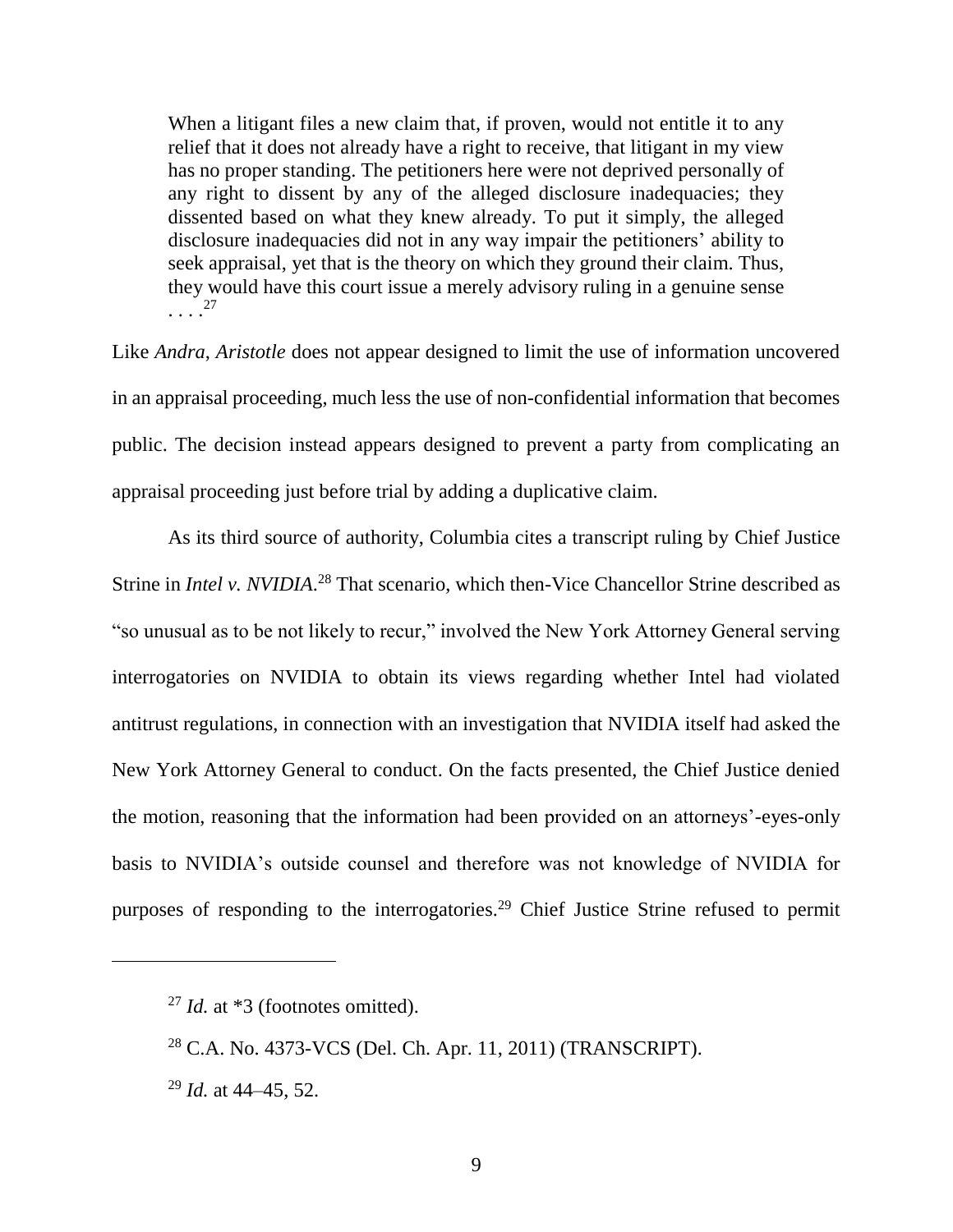NVIDIA's senior officers to access the attorneys'-eyes-only discovery material so they could answer the interrogatories, explaining that this "would threaten Intel with precisely the competitive harm that [the court's protective] order was designed to limit."<sup>30</sup>

Because of its unique facts, the *Intel v. NVIDIA* ruling offers little guidance for the current case. The main factor that drove the ruling was the attorneys'-eyes-only production of commercially sensitive documents between competitors. The present motion does not involve an attorneys'-eyes-only production, commercially sensitive documents, or competitors. The ruling also did not involve an attempt to preserve the confidentiality of information found in judicial records that was not otherwise entitled to confidential treatment. To the contrary, Chief Justice Strine observed that the New York Attorney General had obtained the underlying documents from Intel and could see the filings NVIDIA had made in the litigation. <sup>31</sup> The *Intel* ruling thus does not help Columbia either.

So far, Columbia's position lacks a persuasive basis in Rule 5.1, the confidentiality order, or its cited precedent. This leaves its most general and at the same time most pointed argument, in which Columbia argues that the petitioners acted with an "improper purpose"<sup>32</sup> by loading up their filings with discovery material that they did not need to include, simply so they could seek to make that information public. Conceptually, this

<sup>30</sup> *Id.* at 47.

<sup>31</sup> *Id.* at 46.

<sup>32</sup> Dkt. 264 at 2.